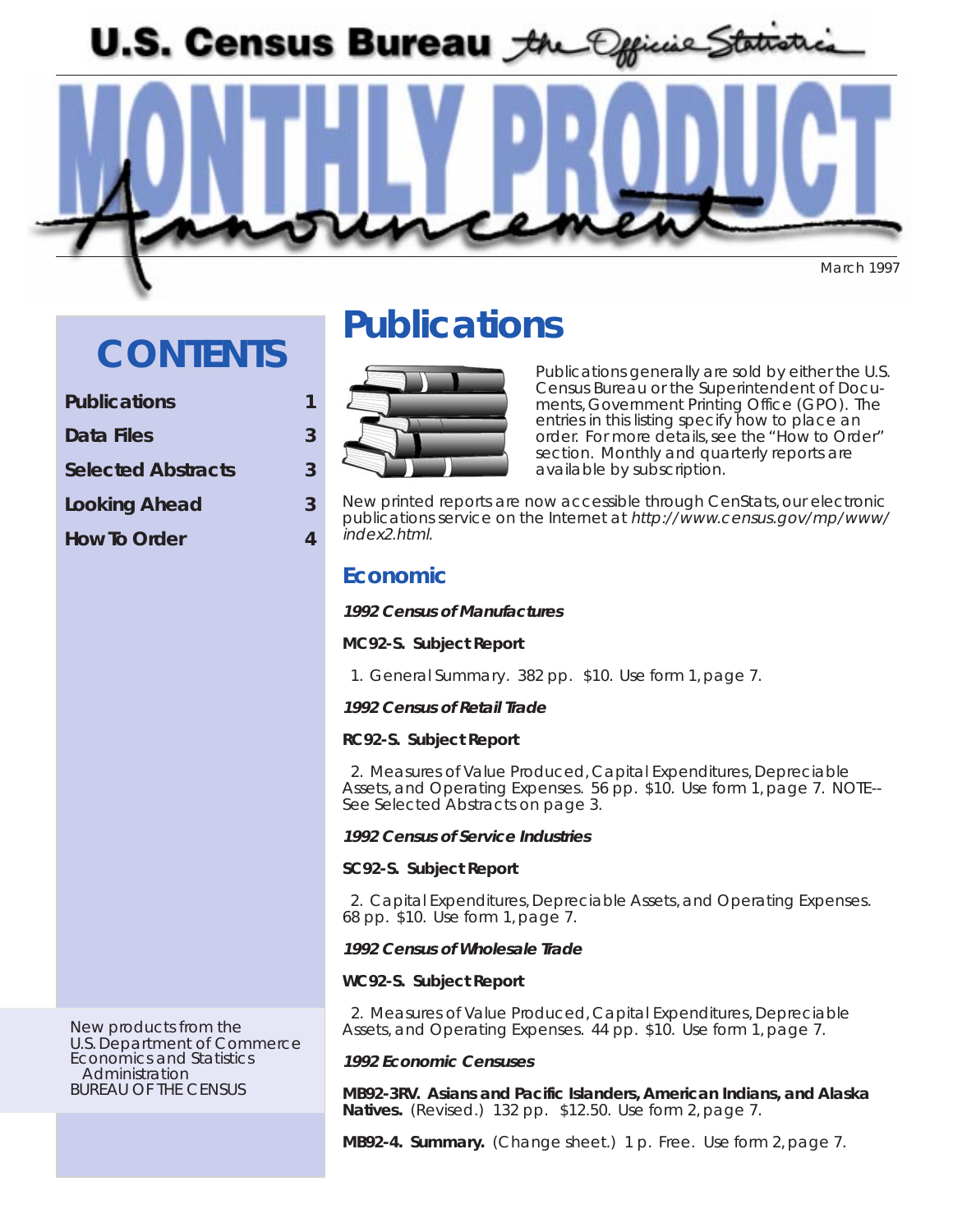#### 2 Monthly Product Announcement March 1997 (1997) 2 Monthly Product Announcement March 1997

### **Current Business Reports**

BR/96-10. Monthly Retail Trade: Sales and Inventories, October 1996. 48 pp. \$5.50. Use form 1, page 7.

BW/96. Monthly Wholesale Trade: Sales and Inventories, October 1996, 4 pp., \$1.50; November 1996, 4 pp., \$1.50. Use form 1, page 7.

CB/96. Advance Monthly Retail Sales, December 1996. 4 pp. \$1. Use form 1, page 7.

#### **Current Construction Reports**

C20/96-11. Housing Starts, November 1996. 12 pp. \$2. Cite List ID "CRHS" and month and year when ordering from GPO. Use form 3, last page.

C22/96-11. Housing Completions, November 1996. 11 pp. \$1.50. Use form 1, page 7.

C25/96-11. New One-Family Houses Sold, November 1996. 8 pp. \$2. Use form 1, page 7.

C30/96-11. Value of New Construction Put in Place, November 1996.

24 pp. \$2.75. Cite List ID "CRCA" and month and year when ordering from GPO. Use form 3, last page.

### **Current Foreign Trade Reports**

FT 900/96-11. U.S. International Trade in Goods and Services, November 1996. 46 pp. \$15. (Includes the FT 900 Supplement.) Use form 2, page 7. If you have questions about the product, contact Foreign Trade Division, telephone 301-457-3041.

FT 920/96-11. U.S. Merchandise Trade: Selected Highlights, November 1996. 40 pp. \$25. Use form 2, page 7. Please note the product number on your payment. If you have questions about the product, contact Foreign Trade Division, telephone 301-457-2227.

FT 925/96-10. U.S. Merchandise Trade: Exports, General Imports, and Imports for Consumption, Standard International Trade Classification Revision 3, Country by Commodity, October 1996. 174 pp. \$15. GPO Cat. No. C3.164:FT925/96/(specify month). Use form 3, last page.



#### **Publication Announcement No. 195**

**Editor - Mary Kilbride Assistant - Karen Johns**

#### **This announcement lists all products issued in January 1997.**

**For a free paper-copy subscription** or if you have any questions about the products listed in this issue, write or call Customer Services, Bureau of the Census, Washington, DC 20233. Phone 301-457-4100; TDD 301-457-4611; or fax 301-457-4714.

**For a free E-mail subscription** to MPA and other new product announcements, either (1) access our Internet Web site at http://www.census.gov/mp/www/subscribe.html#SUB and follow instructions, or (2) send an E-mail message to majordomo@census.gov including "subscribe product-announce" followed by your E-mail address.

**To access Monthly Product Announcement on the Internet,** the address is http://www.census.gov/mp/www/mpa.html#MPA.

Address questions and comments about MPA to Mary Kilbride at Customer Services, Bureau of the Census, Washington, DC 20233; telephone 301-457-1173.

#### **Current Industrial Reports**

M3-1(96)-11. Manufacturers' Shipments, Inventories, and Orders, November 1996. 12 pp. \$1.75. Use form 1, page 7.

#### **Other Economic Products**

QFR/96-Q3. Quarterly Financial Report for Manufacturing, Mining, and Trade Corporations, Third Quarter 1996. 196 pp. \$10. Use form 2, page 7.

### **General and Reference**

**Census and You**, Volume 31, No. 12. December 1996. 12 pp. \$2. Use form 1, page 7.

#### **Monthly Product Announcement**

(MPA), January 1997. 12 pp. No charge. Use form 2, page 7.

### **Housing**

#### **Current Housing Reports**

H130/96-Q3. Market Absorption of Apartments, Third Quarter 1996-- Absorptions (Completed in Second Quarter 1996). 16 pp. \$2. Use form 1, page 7.

### **Population**

#### **Current Population Reports**

#### **P20. Population Characteristics**

491. Marital Status and Living Arrangements: March 1995 (Update). 2 pp. \$2. GPO S/N 803-005- 00093-1. Use form 3, last page. NOTE--This brief "notice to users" explains that the usual report with this title is not being printed for 1995. Following a new every-otheryear schedule for P-20 reports, it will next appear for 1996. However, the detailed 1995 tables that would have appeared in the report can be accessed online, free of charge, at the Census Bureau's Intenet site (http://www.census.gov/prod/ www/abs/msp20491.html). Also, a paper version of these tables, along with related historical tables, is available as PPL-52 for \$28.50. To receive a paper version, send your request for "PPL-52, Marital Status and Living Arrangements: March 1995 (Update)," along with a check or money order in the amount of \$28.50 payable to Commerce-Census-88-00-9010, to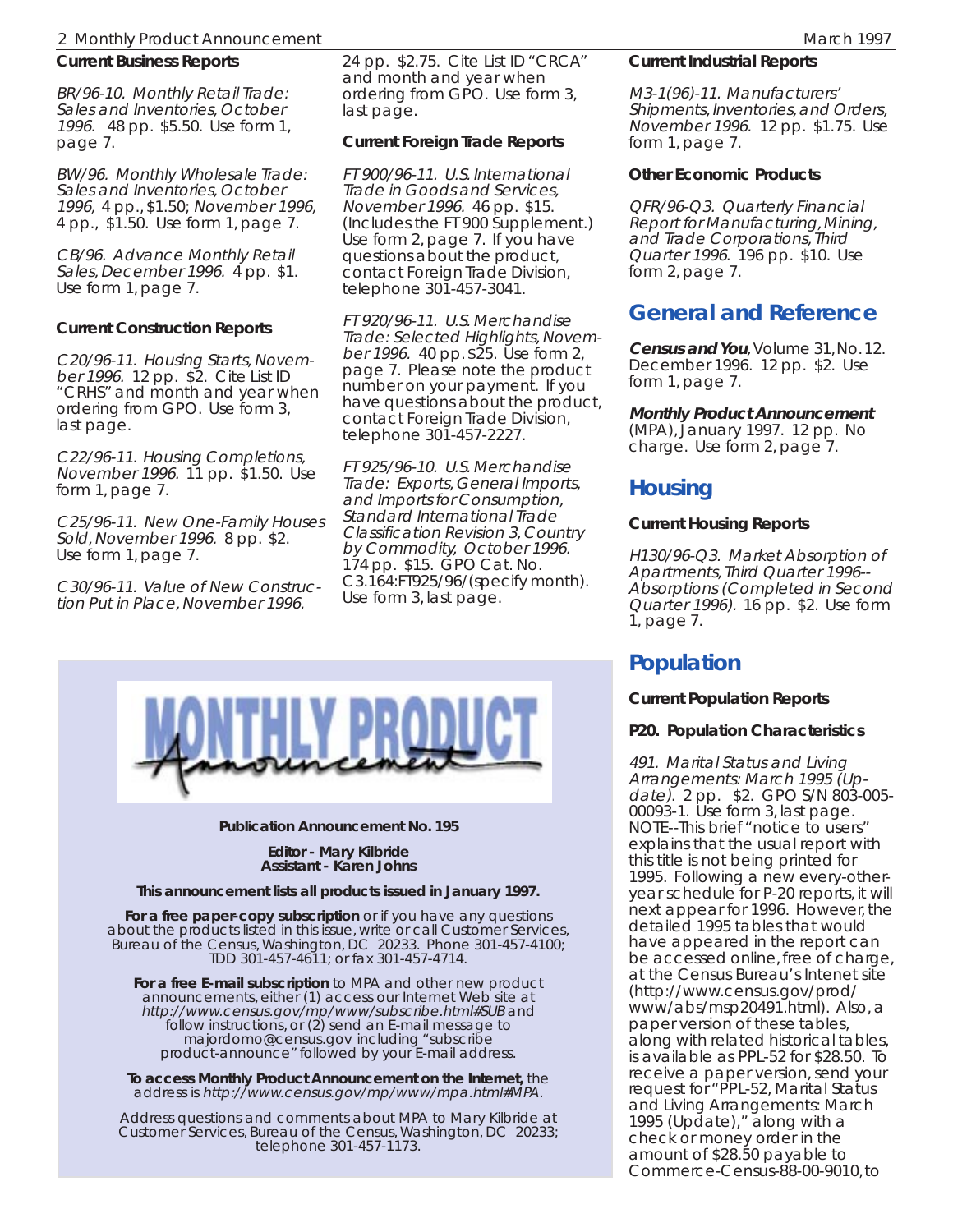U.S. Department of Commerce, Bureau of the Census, PO Box 277943, Atlanta, GA 30384-7943, or call our Statistical Information Office on 301-457-2422. A copy of these tabulations will be made available to any current CPR P-20 subscriber without charge, provided that the request is made within 3 months of the issue date of this report. Contact our Statistical Information Office.

## **Data Files**

Data files recently released by the Census Bureau are listed below. They are sold by Customer Services unless otherwise noted.

Use form 2, page 7.

The cost of new files on computer tape generally is based on the file size, with the minimum charge being \$175. The files are offered on tape reels or tape cartridges.

Data files also are offered on compact disc--read-only memory (CD-ROM), a 4 3/4-inch laser disc. The price for a mass-produced CD-ROM, prepared for popular files, generally is \$150.

CD-ROM's also can be prepared on request for other data files otherwise available only on tape reel or cartridge. The cost for such CD's is the same as the cost for the tape file. The CD files are ASCII copies in the same format as on tape, and they are not accompanied by software. Since the discs are specially prepared in response to customers' requests, orders take about 2 weeks. For further information about this service, contact Customer Services.

Files available on diskette ("floppies") for IBM and compatible microcomputers also are listed.

An ever increasing variety of data files and product information (including this publication) can be accessed via the Internet. (See "How to Order " on page 4 for more information.)

Technical documentation, included with each file order, also is generally available separately. The price varies.

Free Data Developments booklets provide brief descriptions of most files. They may be requested from Customer Services. Use form 2, page 7.

### **CD-ROM Discs**

**CD-FTD96-EX-11. U.S. Exports of Merchandise—International Harmonized System Commodity Classification (HS-Based Schedule B) by Country, by Customs District, November 1996.** \$150.

**CD-FTD96-IM-11. U.S. Imports of Merchandise—International Harmonized System Commodity Classification (HTSUSA) by Country, by Customs District, November 1996.** \$150.

**CD-SCHB-97. U.S. Exports Commodity Classification—International Harmonized System (HS-Based Schedule B).** \$20.

## **Online Data**

Census Bureau reports and a growing number of data files are accessible online via the Internet (http://www.census.gov/). For upto-date information on new additions to our Web site, sign up for a free E-mail subscription to the Census I-Net Bulletin at http:// www.census.gov/mp/www/ subscribe.html#SUB. You also can sign up there for E-mail subscriptions to Monthly Product Announcement and Census and You.

## **Selected Abstracts**



previously released products of wide interest.

#### March 1997 Monthly Product Announcement 3

**Measures of Value Produced, Capital Expenditures, Depreciable Assets, and Operating Expenses, Subject Series (RC92-S-2)**

Data time span--1992.

Geographic areas covered-- United States.

Subject content--This report provides 1992 data on sales, inventories, capital expenditures, depreciable assets, operating expenses, and measures of value produced for firms with employees in retail trade, with separate statistics for major kinds of business. Tables on value produced include sales; cost of goods sold; gross margin (i.e., sales less cost of goods sold); and value added (i.e., gross margin less some operating expenses--such as purchases of fuels and office supplies) along with net income produced at market prices and factor cost, with separate data for corporations.

Operating expenses cover payroll, employer cost for fringe benefits, and various other costs, ranging from advertising to equipment repairs.

Figures on gross value of depreciable assets, depreciation charges, and lease and rental payments--as well as capital expenditures--apply to buildings/structures and, separately, to machinery/equipment. Data on corporations include assets at the end of 1991 and 1992.

56 pp. 1997. \$10. Use order form 1, page 7.

## **Looking Ahead**



The products listed in this section are among those now in preparation and likely to be

available by the time you receive this issue. We have included prices and stock numbers (S/N's) for printed reports if this information has already been furnished by GPO. Ordering information for all the products listed here will be provided in future issues of MPA, or call 301-457-4100.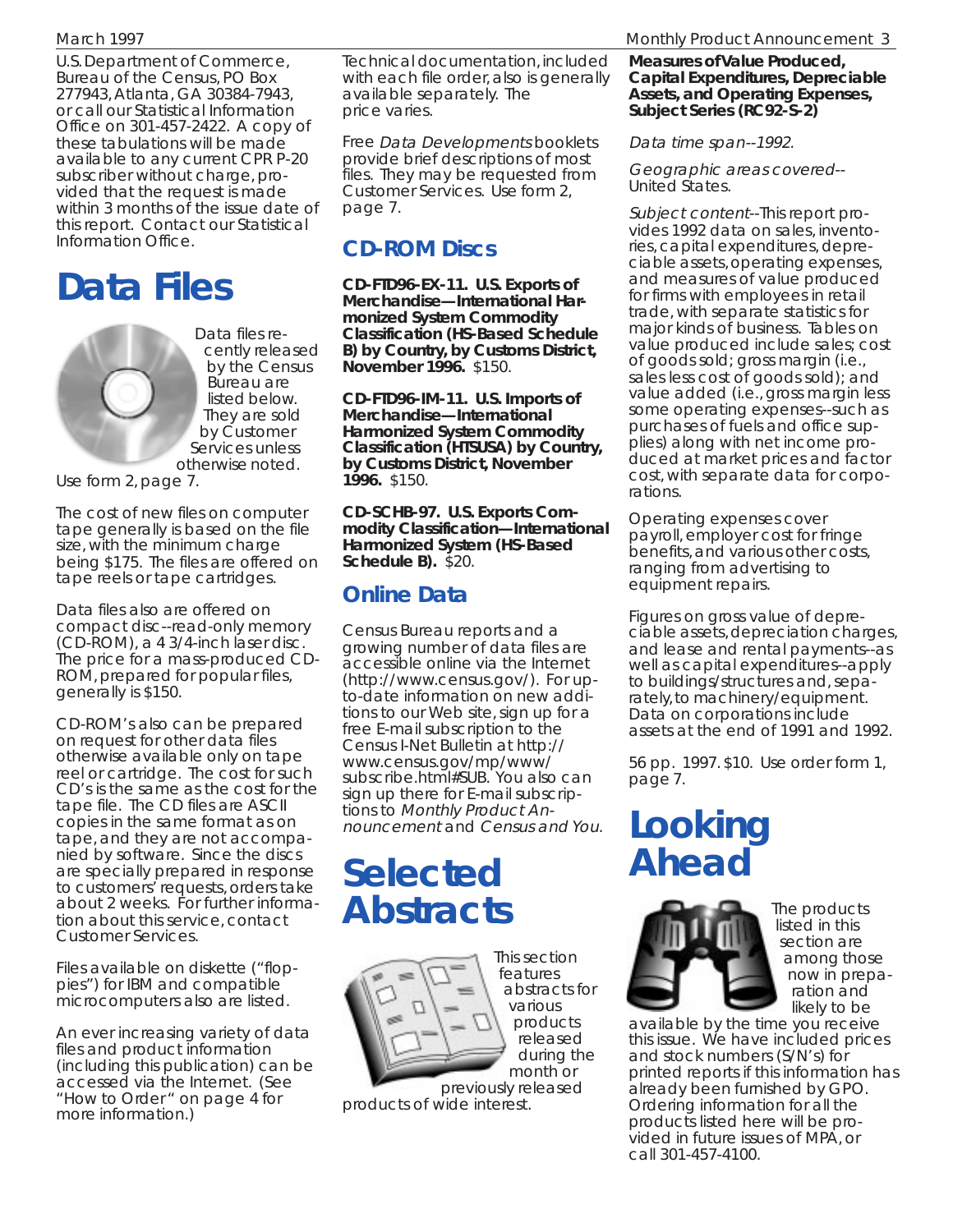#### 4 Monthly Product Announcement March 1997 (Announcement March 1997)

The Census Bureau's Internet site provides information online for ordering these products as they become available. See the "How to Order" section for more information.

### **Publications**

**1992 Census of Governments**

#### **GC92-3. Volume 3. Public Employment**

Employment of Major Local Governments

#### **GC92-4. Volume 4. Government Finances**

Finances of County Governments. \$20. GPO S/N 003-024-08814-2.

Finances of Municipal and Township Governments

## **The Complete Record**

### **Cumulative Catalog Editions Still Available!**

Customer Services has a limited supply of two editions of the Census Catalog and Guide that are important historical records. They are the 1989 edition (\$21) which covers Census Bureau products issued from 1980 through 1988, and the 1994 edition (\$23) which covers mid-1988 through 1993. If you would like to order one or both, use order form 2 on page 7 or call 301- 457-4100 if charging.

The Government Printing Office (GPO) is selling the most recent cumulative edition, 1996, which covers mid-1993 through 1995. The Census Catalog and Guide: 1996 costs \$21. Use order form 3 on page 8 (or call 202-512-1800 if charging) and cite GPO stock number 003-024-08804-5.

Finances of Special Districts. \$16. GPO S/N 003-024-08815-1.

#### **American Housing Brief (From the American Housing Survey: 1994)**

Housing Profile: Dallas, Texas. Single copy free. Use form 2, page 7.

#### **Census Questionnaire Content, 1990**

We asked... You told us: Industry, Occupation, and Class of Worker. Single copy free. Use form 2, page X.

## **How to Order**

## **Publications**

Most Census Bureau publications are available through one of three offices: the Census Bureau's Data Preparation Division (see order form 1), the Census Bureau's Customer Services (see form 2), or the Government Printing Office (see form 3). The new publication entries in this Monthly

Product Announcement direct you to the right source by specifying the form to use or specifying another office as the source.

As the forms indicate, both Customer Services and the Government Printing Office (GPO) accept phone or fax orders when you charge to VISA, MasterCard, or a deposit account. GPO also accepts the Discover card. Both offer express service for off-the-shelf products for an extra charge when you order by phone.

Generally, if you order 100 copies or more of a publication sent to one address, you may take a 25-percent discount.

## **Computer Files**

To order data files, use order form 2 or order by phone or fax, unless the entry gives other instructions.

Technical documentation accompanies each file, or it often may be ordered separately, using form 2.

Files on computer tape are offered on tape reels or tape cartridges. The tape cartridges are IBM 3480 compatible (operable with

StorageTek 4780 tape subsystems and Digital Equipment Corporation VAX TA90 subsystems).

When mass-produced, files on CD-ROM (compact disc—read-only memory) also are listed in the "Data Files" section earlier in this publication. Customer Services offers priority service for off-the-shelf products for an extra \$25 fee when you order by phone.

Other tape files can be produced on CD-ROM by special order for the price of the tape. See the discussion under "Data Files."

Some data files are available on diskettes for IBM and compatible microcomputers.

## **Online Access**

Many reports and data files are accessible, in whole or in part, online through the Internet. You may reach our Internet site via these protocols:

World-Wide Web: http:// www.census.gov/

FTP: ftp ftp.census.gov

For our Internet electronic publications service, CenStats, which offers all printed reports issued this year and more, the URL is http:// www.census.gov/mp/www/ index2.html. For the latest online information about Census Bureau products and how to obtain them, try CenStore (http:// www.census.gov/mp/www/ censtore.html).

If you have technical questions, you may E-mail them to webmaster@census.gov.

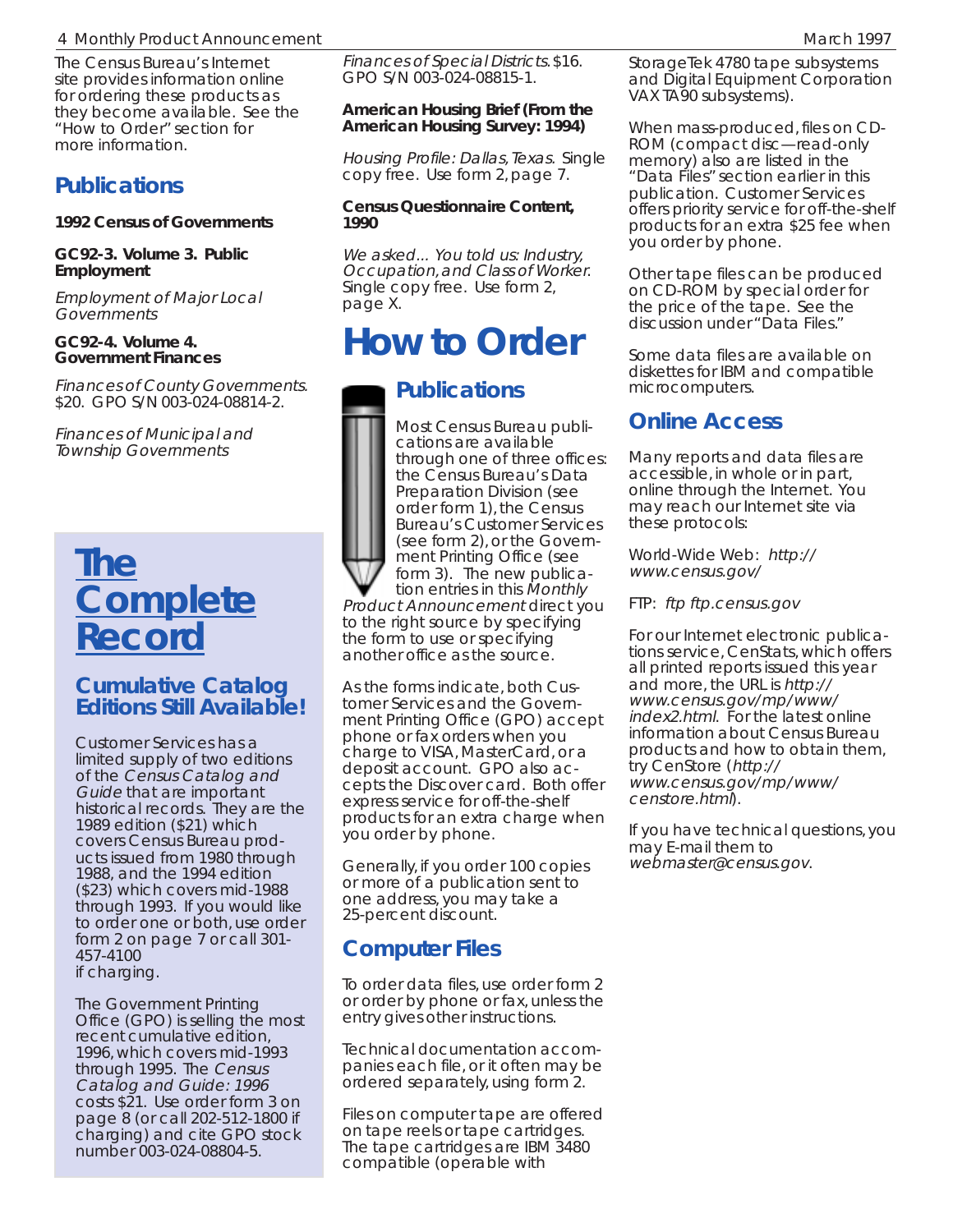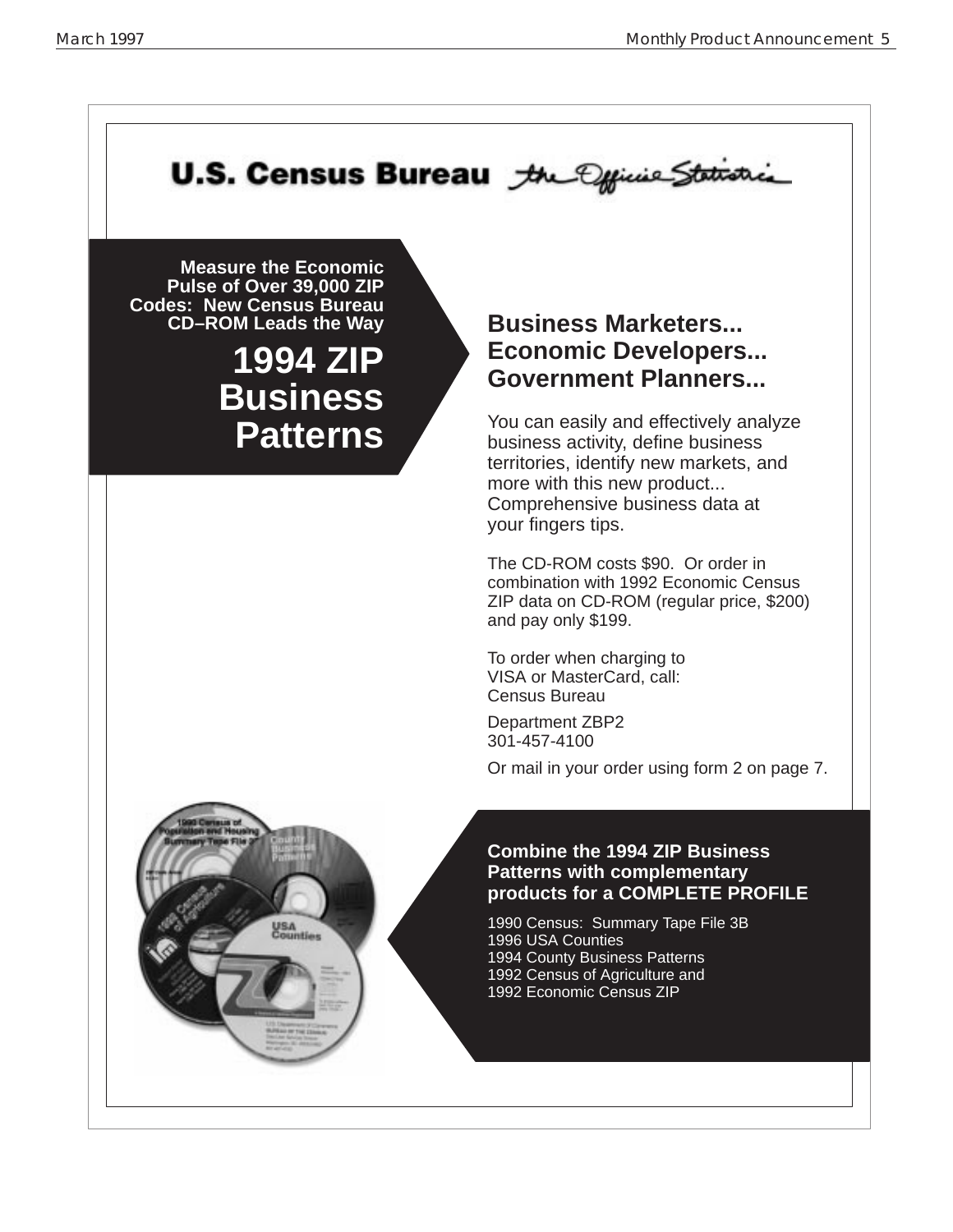## **For Further Information**

Customer Services staff (301-457-4100; TDD: 301-457-4611) often can be of assistance. Staff at census regional offices also offer guidance and assistance to data users. They maintain a collection of Census Bureau reports that you can consult. To learn more, call the information specialist at these telephone numbers:

# **Other Useful Numbers**

| 812-285-5314 |
|--------------|
| 800-523-3215 |
| 301-457-2668 |
| 301-457-1204 |
| 301-457-2822 |
| 301-457-4602 |
| 301-457-1166 |
| 301-457-2580 |
| 301-457-3041 |
| 301-457-1489 |
| 301-763-8553 |
| 301-763-8551 |
| 301-457-1242 |
| 301-457-2511 |
| 301-457-4587 |
| 301-457-2422 |
| 301-457-2800 |
| 301-457-1305 |
| 301-457-1171 |
| 301-457-1128 |
| 301-457-1305 |
|              |

For a complete telephone contacts list, phone 301-457-4100. Or go to this Internet address— http://www.census.gov/contacts/www/ contacts.html.